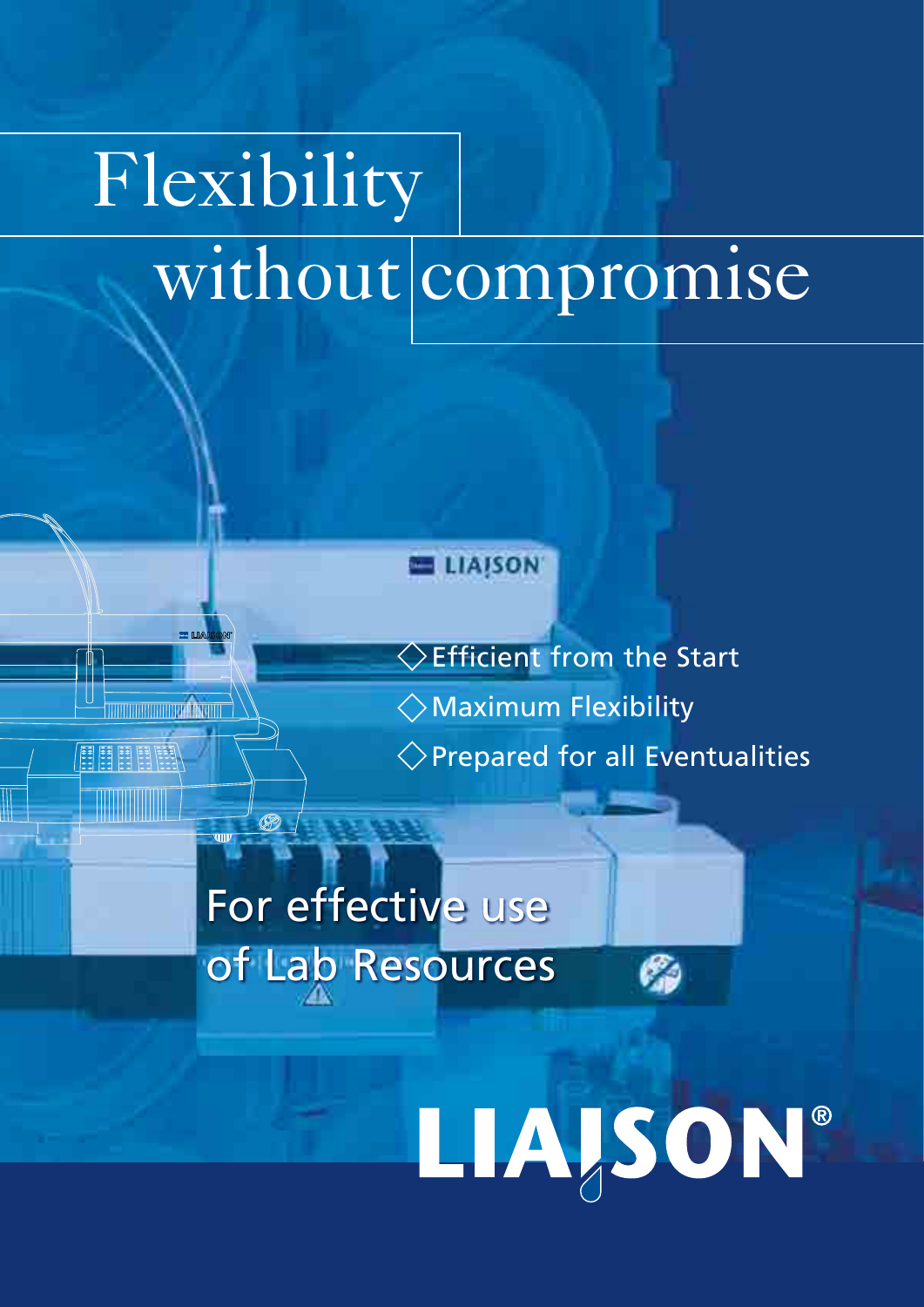he LIAISON<sup>®</sup> analyzer combines flexible operating mode with a broad assay menu and leads to high efficiency due to its long walk-away time. The possibility to run up to 15 different assays at a time provides rational everyday testing even for low numbers of samples. Moreover, a throughput of up to 180 determinations per hour allows LIAISON to cope easily with a very high volume of samples. It is easy to use due to its touchscreen monitor, clear software structure and the Reagent Integral which contains all assayspecific reagents.



la bilade la ministr



- A stacker holds the reaction modules
- . The stacker can hold up to 120 reaction modules or 720 determinations
- · Easy reloading even during operation is assured



- Random access: STAT or Batch testing modes
- Rack system for loading up to 144 samples
- · All common primary tubes accepted in 3 different racks
- · Continuous reloading
- · Flexible dilution protocol
- · Automatic dilution
- Auto reflex testing
- · Barcode Identification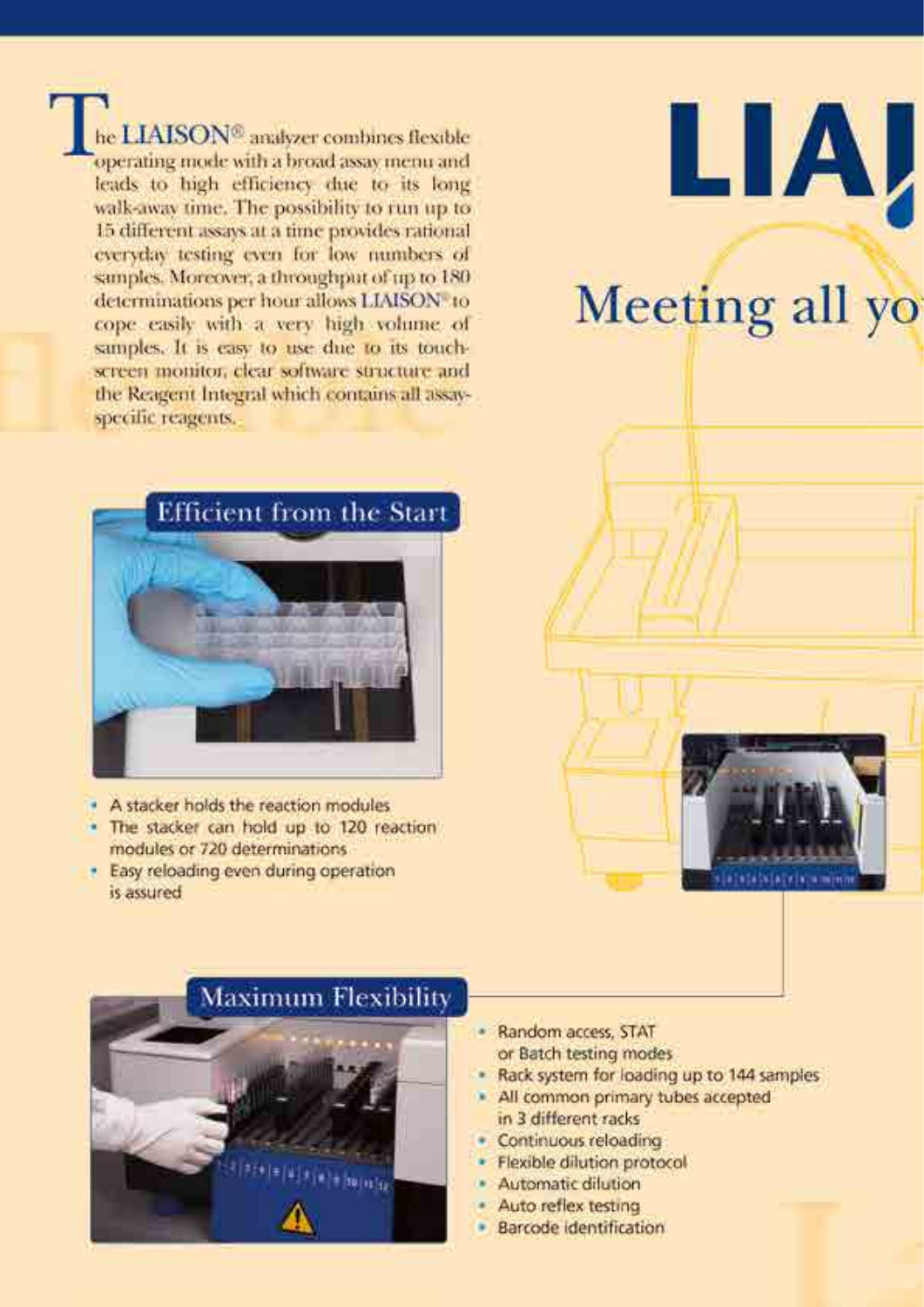

# ur requirements









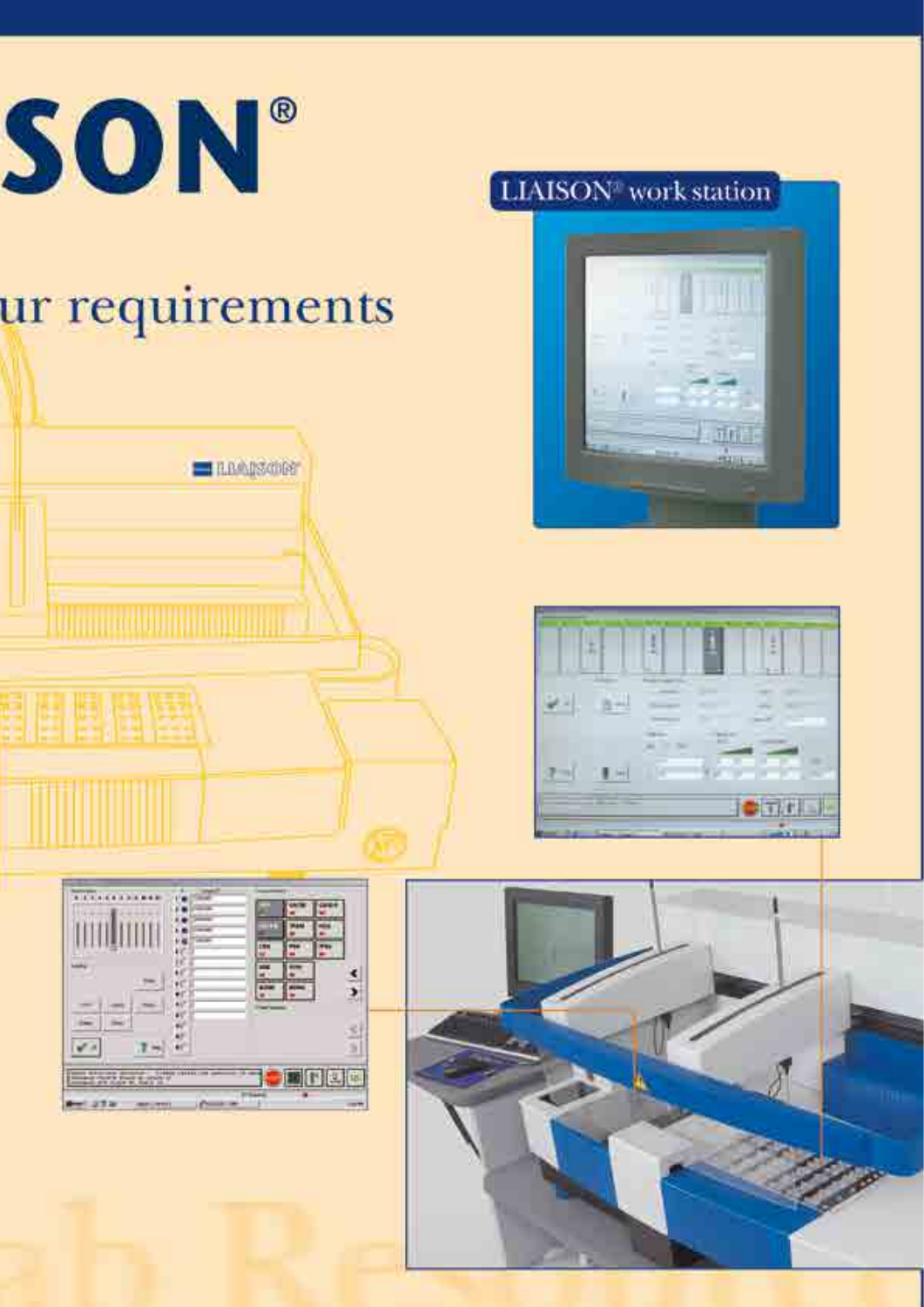# **System Features**

## **MODES OF OPERATION**

- · Random Access
- · Batch
- · STAT function

## **SAMPLICLOADING**

- · 144 primary tubes of varying size in racks of 12 samples each
- · Continuous reloading

## **REAGENT LOADING**

- · 15 assays available, allowing up to 1,500 determinations
- · Continuous reloading
- · Reagent cooling

## REAGENT CONCEPT

- · All assay components are provided ready to use in the Reagent Integral
- · Super paramagnetic microparticles
- · Chemiluminescence

## **CALIBRATION CONCEPT**

- . Master curve procedure with 2-point calibration
- · Stable calibration for 2 to 6 weeks

 $\Rightarrow$ 

 $\equiv$  LIAISON

### PERFORMANCE DATA

- · Maximun throughput: 180 tests/nour
- . Average throughput: 100-140 tests/nour
- . Walk-away time: at least six hours or 720 tests
- . Time to first result: 17 mins

## **FURTHER SYSTEM EEATURES**

- · Clot detection
- · Barcode concept for samples and reagents
- · Continuous reagent and liquid inventory
- · Variable dilution protocols (assay- or patient-specific)
- · Auto reflex testing
- · Automatic dilution of high-titre samples
- · Constant incubation temperature of 37 °C
- · Operation at ambient temperatures between 15 °C and 30 °C.

## HARDWARE AND SOFTWARI

- · IBM-compatible PC
- · Colour monitor (touchscreen)



## **EDP CONNECTION**

· Bi-directional connection to host computer (ASTM protocol)

## DIMENSIONS

- · Width/depth/height: 136x66x63 cm (needs bench top)
- · Weight: 95 kg



- All components, ready to use in one Integral
- Continuous reloading
- Barcode identification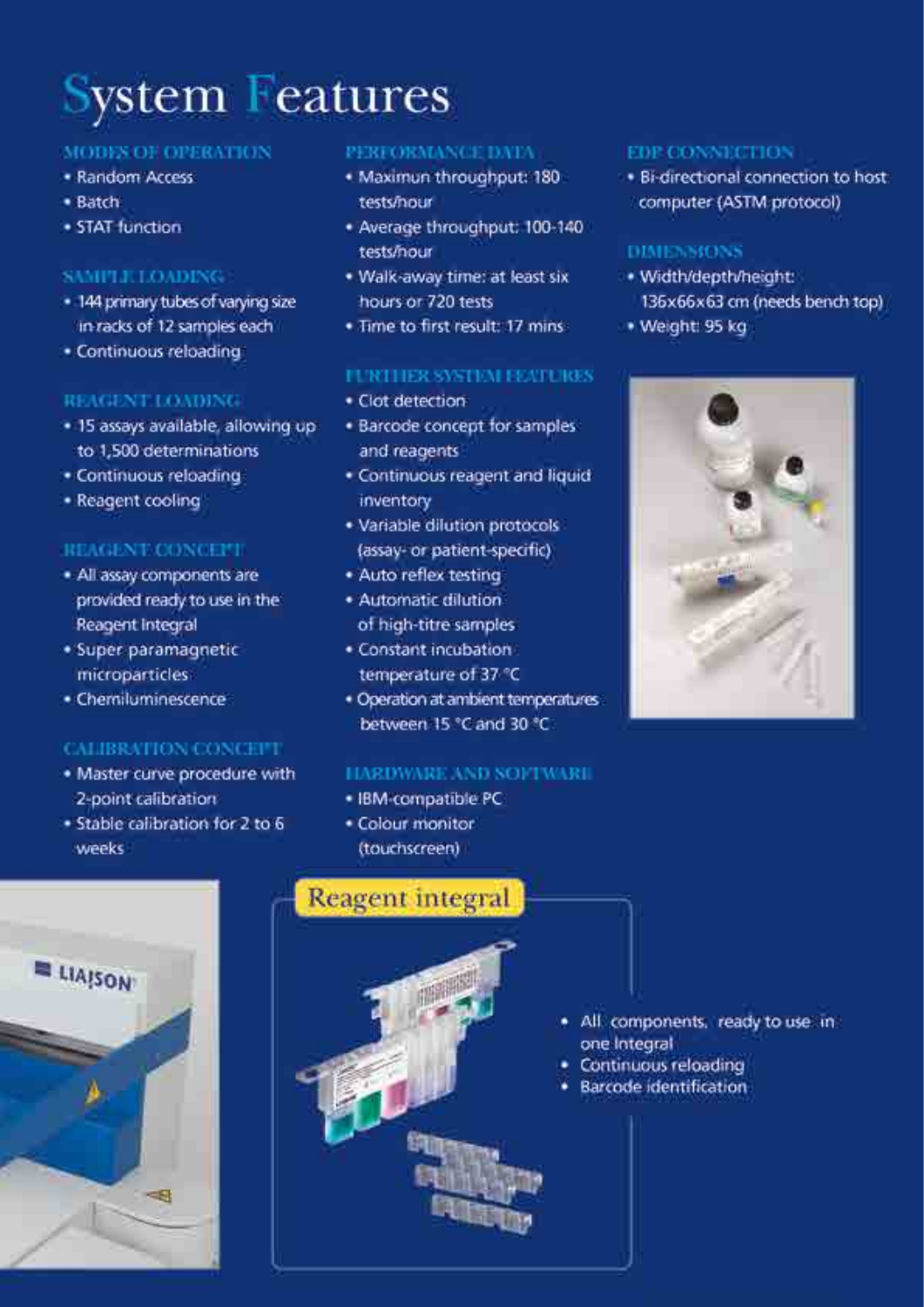# SON®

# ur requirements

**Dissure LIAISON** 





## for all Eventualities for all Eventualities

- Wide product menu both for routine Wide product menu both for routine and speciality assays and speciality assays
- Ready to use reagent integral Ready to use reagent integral
- Up to 15 assays on board Up to 15 assays on board
- Continuous reloading Continuous reloading
- On board reagent cooling On board reagent cooling
- Long on board stability Long on board stability
- Master curve with 2-point calibration Master curve with 2-point calibration
- Barcode identification

## For effective use For effective use



- Throughput up to 180 tests/hour Throughput up to 180 tests/hour
- Long walk-away time Long walk-away time
- Short hands-on time Short hands-on time
- Short time to first result



## Reagent Loading Reagent Loading

- All reagents are ready to use All reagents are ready to use
- 15 integrals may be loaded 15 integrals may be loaded at the same time at the same time